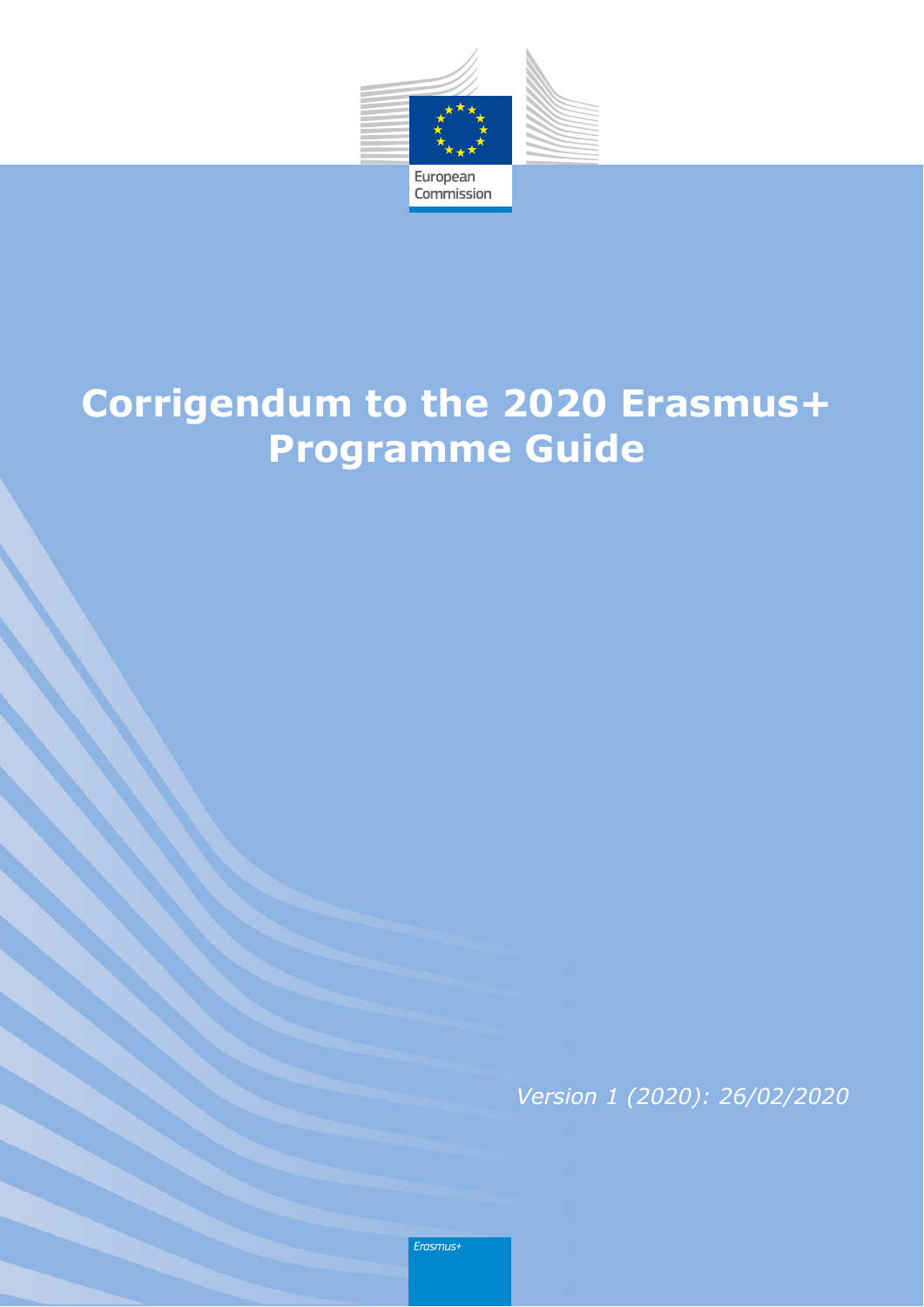This Corrigendum comprises two parts:

- Changes related to the status of the United Kingdom for the purpose of this Erasmus+ 2020 Call for Proposals
- Changes related to the introduction of an additional priority for the field of adult education under KA2-Strategic Partnerships

All the changes listed above are reflected in the version 2 of the 2020 Erasmus+ Programme Guide, available on the Erasmus+ website of the European Commission.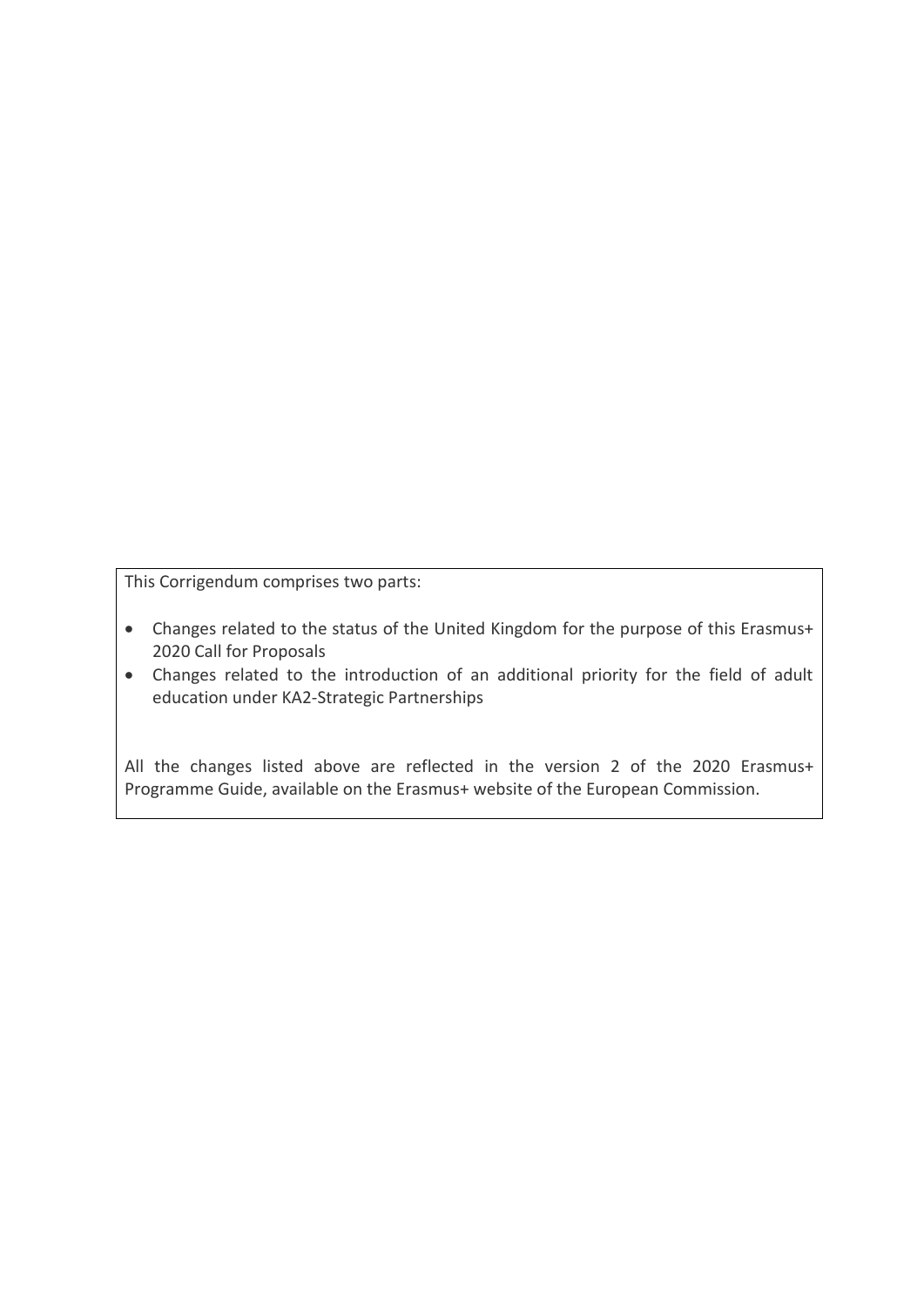# **1. Changes related to the status of the United Kingdom for the Erasmus+ 2020 Call for Proposals:**

## **Page 22 – List of eligible countries**

# **ELIGIBLE COUNTRIES**

The Erasmus+ Programme is open to the following countries:

#### **PROGRAMME COUNTRIES**

The following countries can fully take part in all the Actions of the Erasmus+ Programme:

| Member States of the European Union (EU) |         |             |                              |
|------------------------------------------|---------|-------------|------------------------------|
| Belgium                                  | Greece  | Lithuania   | Portugal                     |
| <b>Bulgaria</b>                          | Spain   | Luxembourg  | Romania                      |
| Czech Republic                           | France  | Hungary     | Slovenia                     |
| Denmark                                  | Croatia | Malta       | Slovakia                     |
| Germany                                  | Italy   | Netherlands | Finland                      |
| Estonia                                  | Cyprus  | Austria     | Sweden                       |
| Ireland                                  | Latvia  | Poland      | United Kingdom <sup>10</sup> |

### **Footnote 10 modified:**

Under the current Multiannual Financial Framework (MFF 2014-2020), the ongoing Erasmus+ programme will be implemented in relation to the UK or entities or persons established in the UK as if the UK remained a Member State, without disruption until the closure of the programme, in accordance with the provisions of the Withdrawal Agreement between the EU and the UK [\(https://eur-lex.europa.eu/legal-content/EN/TXT/?uri=OJ:L:2020:029:TOC\)](https://eur-lex.europa.eu/legal-content/EN/TXT/?uri=OJ:L:2020:029:TOC)

# **Page 251 - Step 2: Check the compliance with the Programme criteria**

When developing their project and before applying for EU support, participating organisations must verify that the project respects the following criteria: eligibility, exclusion, selection and award.

#### **ELIGIBILITY CRITERIA**

### […]

For UK applicants: Please be aware that following the entry into force of the EU-UK Withdrawal Agreement<sup>234</sup> on 1 February 2020 and in particular Articles 127(6), 137 and 138, the references to natural or legal persons residing or established in a Member State of the European Union are to be understood as including natural or legal persons residing or established in the United Kingdom. UK residents and entities are therefore eligible to participate in all actions under this programme until the closure of the programme.

**Footnote 234:** Agreement on the withdrawal of the United Kingdom of Great Britain and Northern Ireland from the European Union and the European Atomic Energy Community